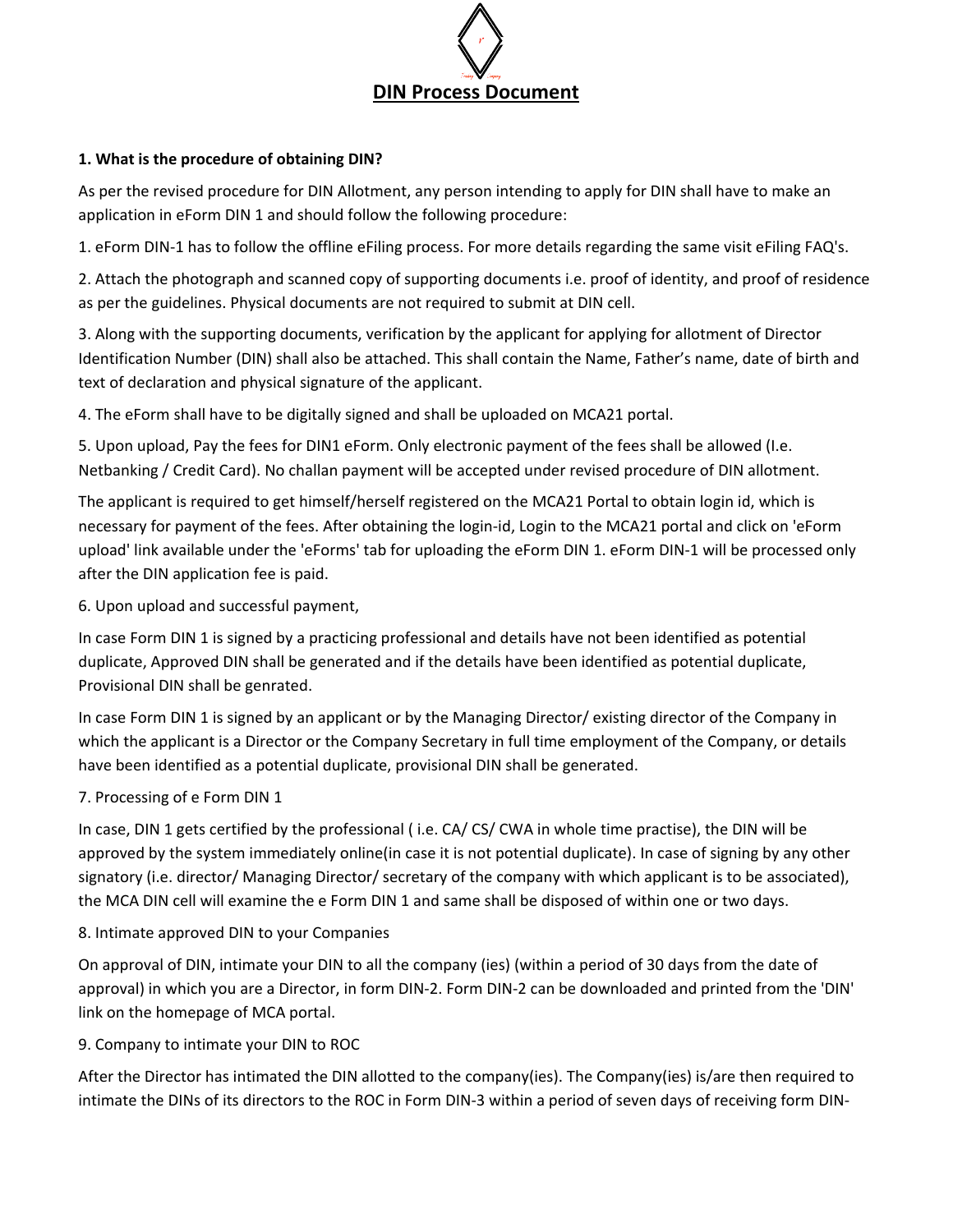

2. (Filing of DIN-3 is applicable only in cases, where the date of appointment of director(s) in such company(ies), is prior to September 1 , 2007)

10. Post-approval changes in particulars of DIN-1

If there is any change in the particulars submitted in form DIN‐1, applicant can submit e‐form DIN‐4 online. For instance in the event of change of address of a director, he/ she is required to intimate this change by submitting eform DIN‐4 along with the required attested documents.

# 2. What things should be taken care of while filling form DIN-1? No prefixes like Mr. / Ms. / Kumari / Shri etc **should be used in filling the applicant's name.**

Enter the applicant's name and father's name in full and do not use abbreviations, even if the ID proof contains the name in abbreviated form. Abbreviations in the middle name may be accepted, if such abbreviated middle name is appearing in the enclosed identity proof. Also if middle name is given on the document, same should be mentioned on the application.

The particulars filled in form DIN‐1 should match with the details given in the supporting documents to be submitted along with DIN application. Any mis-match will lead to rejection of DIN application.

The e‐Form DIN 1 should be digitally signed either by applicant or CA/ CS/ CWA or director/ Managing Director/ secretary of the company with which applicant is to be associated

### **3. Whether any fee is payable along with application for allotment of DIN?**

Yes, DIN application fee of Rs. 100/‐ is payable w.e.f. 1st July, 2007.

### **4. How to enquire about the status of the payment made for Form DIN‐1?**

Status of the payment made for Form DIN‐1 can be enquired from 'Track Payment Status' link on the homepage of www.mca.gov.in.

## **5. What are the scanned documents required to be attached with DIN 1?**

High resolution photograph of the applicant

Proof of identity;

Proof of residence;

Proof of Date of birth

Proof of father's name. Proof of father's name is not required in the case of foreign nationals

Affidavit in the case of single name as per the guidelines

Copy of passport in the case of foreign nationals